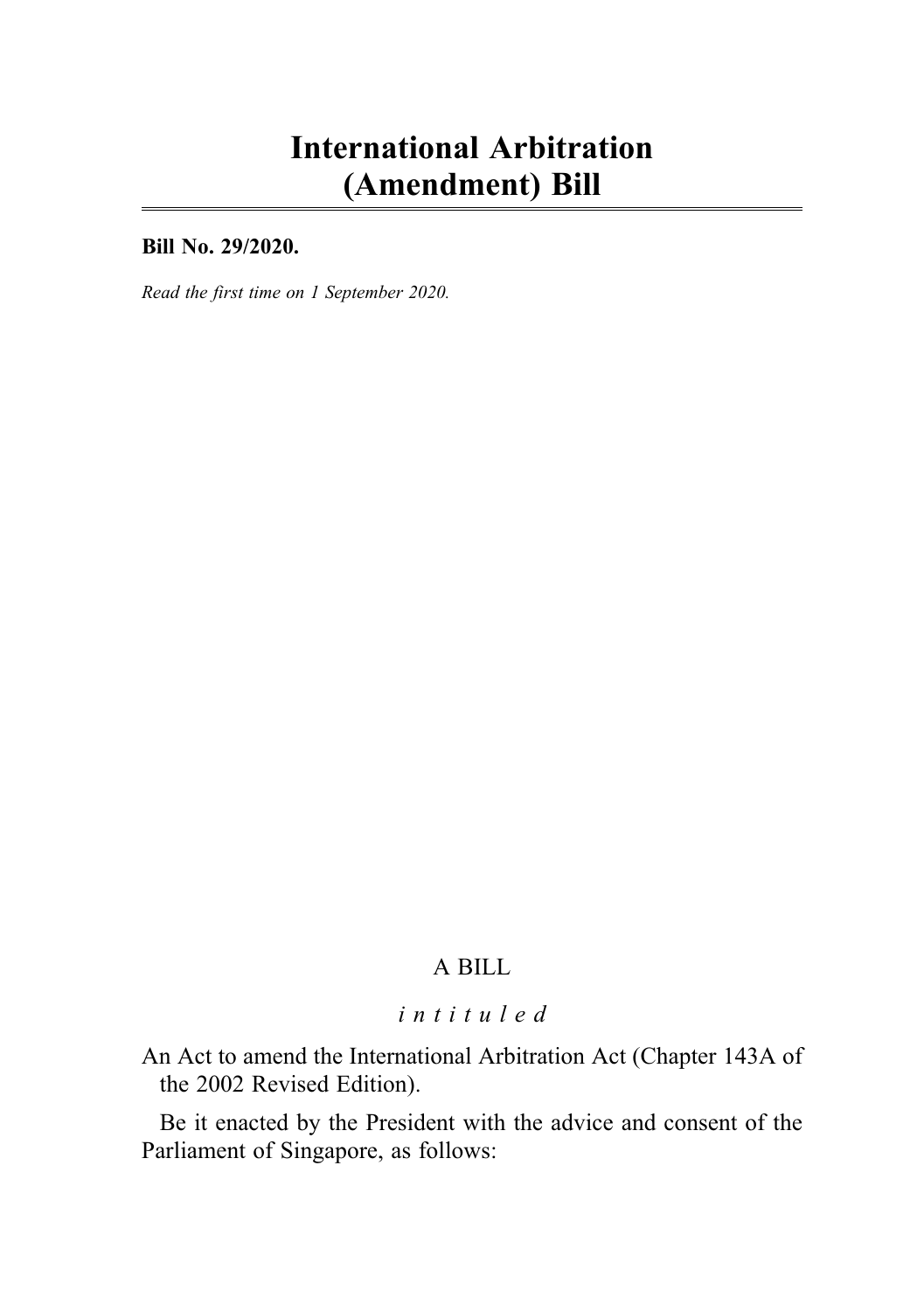#### Short title and commencement

1. This Act is the International Arbitration (Amendment) Act 2020 and comes into operation on a date that the Minister appoints by notification in the Gazette.

#### <sup>5</sup> Amendment of section 9A

2. Section 9A of the International Arbitration Act (called in this Act the principal Act) is amended —

- (a) by inserting, immediately after the words "an arbitration with" in subsection  $(1)$ , the words "2 parties and";
- <sup>10</sup> (b) by deleting the words "days of" in subsection (2) and substituting the words "days after"; and
	- (c) by inserting, immediately after the word "arbitrators" in the section heading, the words "in arbitration with 2 parties".

#### <sup>15</sup> New section 9B

3. The principal Act is amended by inserting, immediately after section 9A, the following section:

# "Default appointment of arbitrators in arbitration with 3 or more parties

20 **9B.**—(1) Notwithstanding Article 11(3) of the Model Law, in an arbitration with 3 or more parties and 3 arbitrators —

- (a) the claimant, or all the claimants by agreement if there is more than one claimant, must appoint an arbitrator on or before the date of sending of the request for the <sup>25</sup> dispute to be referred to arbitration and inform the respondent or respondents of the appointment on the date when the request for the dispute to be referred to arbitration is sent to the respondent or respondents;
- (b) the respondent, or all the respondents by agreement if <sup>30</sup> there is more than one respondent, must appoint an arbitrator and inform the claimant or claimants of the appointment within 30 days after the date of receipt of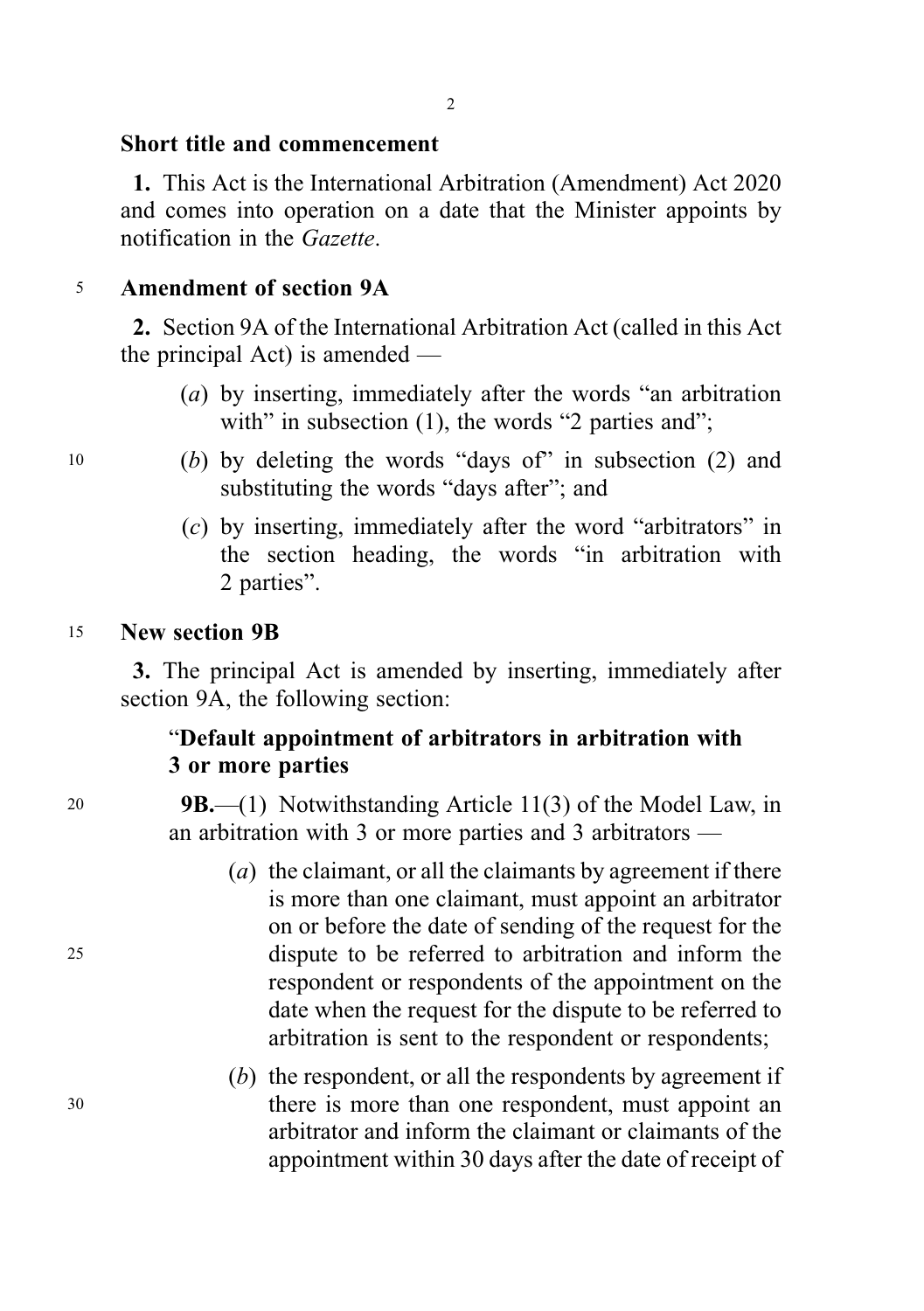the request for the dispute to be referred to arbitration by the respondent, or by the last respondent to receive the request if there is more than one respondent; and

(c) the 2 arbitrators appointed under paragraphs  $(a)$  and (b) must by agreement appoint the third arbitrator,  $\frac{5}{3}$ who is to be the presiding arbitrator, within 60 days after the date of receipt of the request for the dispute to be referred to arbitration by the respondent, or by the last respondent to receive the request if there is more than one respondent.

(2) Notwithstanding subsection (1), the appointing authority must, upon the request of any party, appoint all 3 arbitrators and designate any one of the arbitrators as the presiding arbitrator  $if -$ 

- (a) the claimant or claimants fail to appoint an arbitrator,  $15$ or fail to inform the respondent or respondents of such appointment, by the date specified in subsection  $(1)(a)$ ; or
- (b) the respondent or respondents fail to appoint an arbitrator, or fail to inform the claimant or claimants <sup>20</sup> of such appointment, within the time specified in subsection  $(1)(b)$ .

(3) In making the appointments under subsection (2), the appointing authority may, having regard to all relevant circumstances, re-appoint or revoke the appointment of an <sup>25</sup> arbitrator appointed under subsection  $(1)(a)$  or  $(b)$ .

(4) Notwithstanding subsection  $(1)(c)$ , the appointing authority must, upon the request of any party and having regard to all relevant circumstances, appoint the third arbitrator if the 2 arbitrators appointed by the parties fail to agree on the <sup>30</sup> appointment of the third arbitrator within the time specified in subsection  $(1)(c)$ .".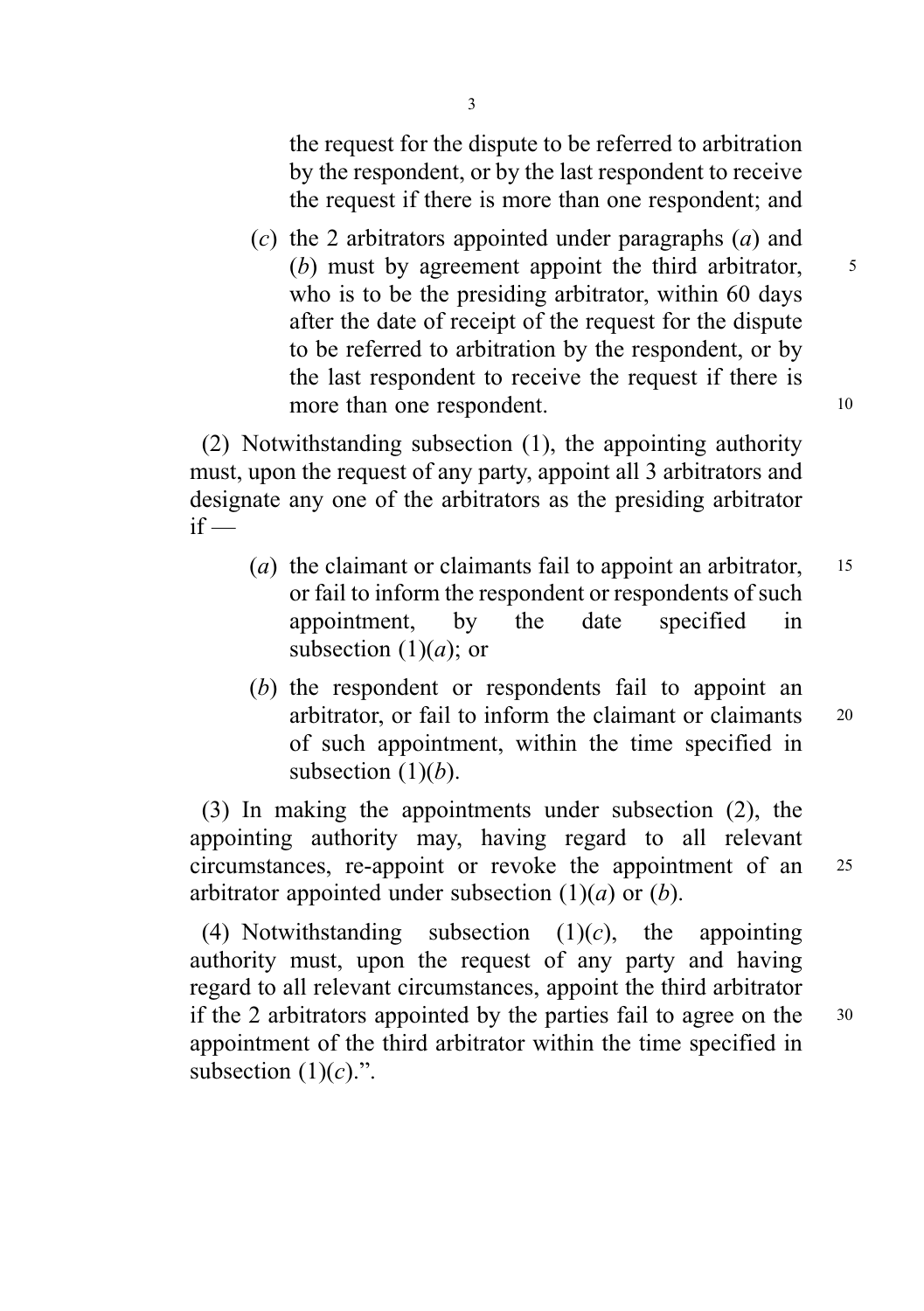## Amendment of section 12

|  |  |  |  |  |  | 4. Section $12(1)$ of the principal Act is amended $-$ |  |
|--|--|--|--|--|--|--------------------------------------------------------|--|
|--|--|--|--|--|--|--------------------------------------------------------|--|

- (a) by deleting the word "and" at the end of paragraph  $(h)$ ; and
- (b) by deleting the full-stop at the end of paragraph  $(i)$  and <sup>5</sup> substituting the word "; and", and by inserting immediately thereafter the following paragraph:
	- "(j) enforcing any obligation of confidentiality —
- (i) that the parties to an arbitration <sup>10</sup> agreement have agreed to in writing, whether in the arbitration agreement or in any other document;
	- (ii) under any written law or rule of law; or
- <sup>15</sup> (iii) under the rules of arbitration (including the rules of arbitration of an institution or organisation) agreed to or adopted by the parties.".

# Amendment of section 12A

<sup>20</sup> 5. Section 12A(2) of the principal Act is amended by deleting the words "to  $(i)$ " and substituting the words "to  $(i)$ ".

## Amendment of section 27

6. Section 27(1) of the principal Act is amended by deleting the words "to  $(i)$ " in the definition of "arbitral award" and substituting the 25 words "to  $(i)$ ".

Saving and transitional provisions

7.—(1) Section 2 applies to arbitral proceedings commenced on or after the date of commencement of that section.

(2) Section 3 applies to arbitral proceedings commenced on or after <sup>30</sup> the date of commencement of that section.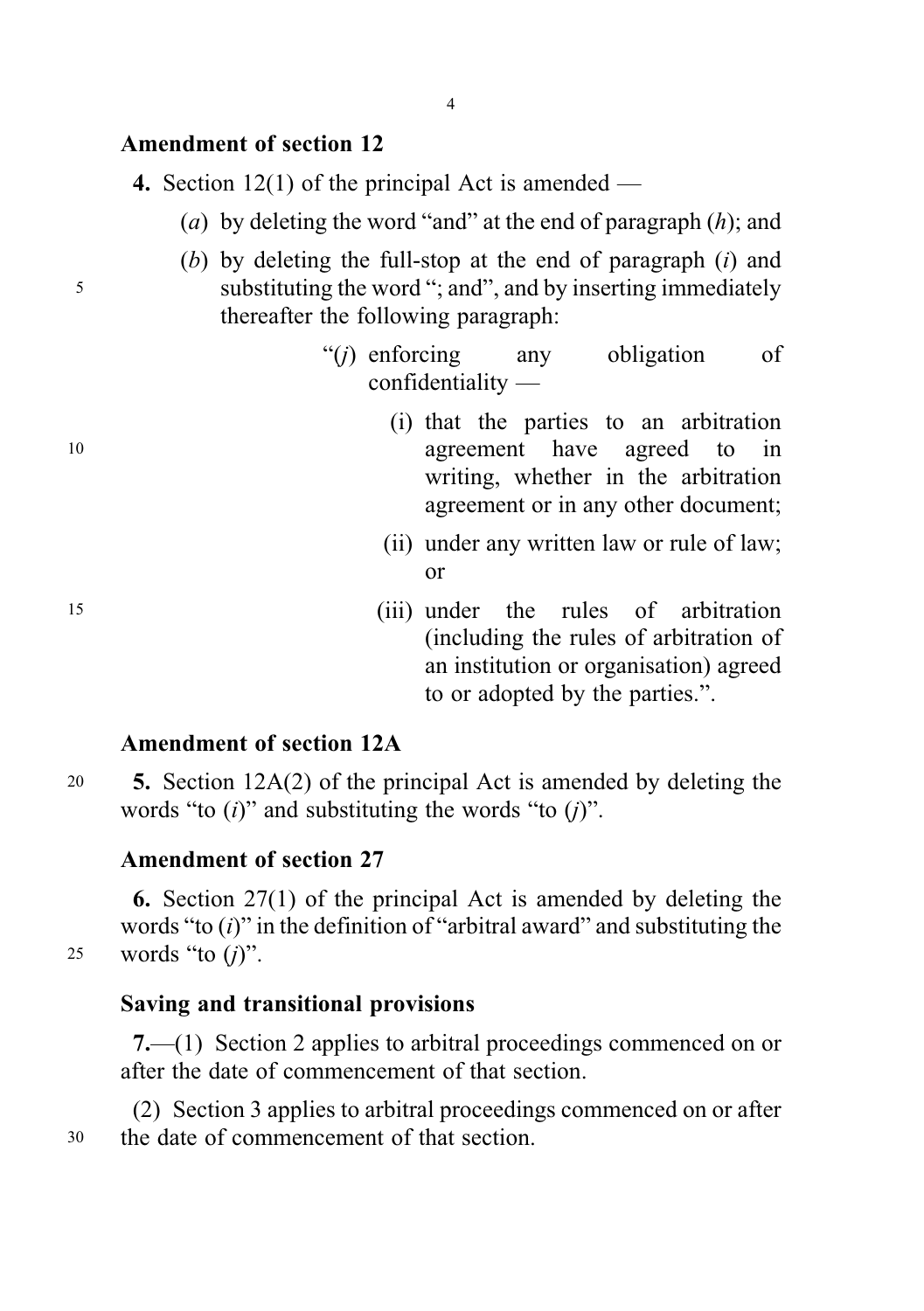(3) Despite subsection (1), the parties may agree in writing that section 2 applies to arbitral proceedings commenced before the date of commencement of that section if none of the arbitrators for those arbitral proceedings have been appointed by that date.

(4) For the purposes of this section, arbitral proceedings are to be  $\frac{5}{5}$ taken as having commenced on —

- (a) the date of receipt of the request for the dispute to be referred to arbitration by the respondent, or by the last respondent to receive the request if there is more than one respondent; or 10
- (b) where the parties have agreed in writing that any other date is to be taken as the date of commencement of the arbitral proceedings, then on that date.

#### EXPLANATORY STATEMENT

This Bill seeks to amend the International Arbitration Act (Cap. 143A) —

- (a) to provide for the default procedure for the appointment of arbitrators in multi-party arbitrations; and
- (b) to recognise that an arbitral tribunal, the High Court or a Judge has powers to make orders or give directions to any party to an arbitration for enforcing any obligation of confidentiality.

Clause 1 relates to the short title and commencement.

Clause 2 amends section 9A so that the default procedure for the appointment of arbitrators in that section only applies in an arbitration with 2 parties and 3 arbitrators. The clause also substitutes the words "days of" in section 9A(2) with the words "days after" for consistency with section  $10(1)$ , and to avoid ambiguity as to whether the date of receipt of the earliest request by either party to appoint the third arbitrator should be included when counting the 30-day duration under section 9A(2). The substitution is not intended to change the existing legal position.

Clause 3 inserts a new section 9B to provide for the appointment of arbitrators in an arbitration with 3 or more parties and 3 arbitrators, where parties have not agreed on a procedure for the appointment of the arbitrators. The default procedure is for the claimant (or all the claimants by agreement if there is more than one claimant) to appoint an arbitrator and for the respondent (or all the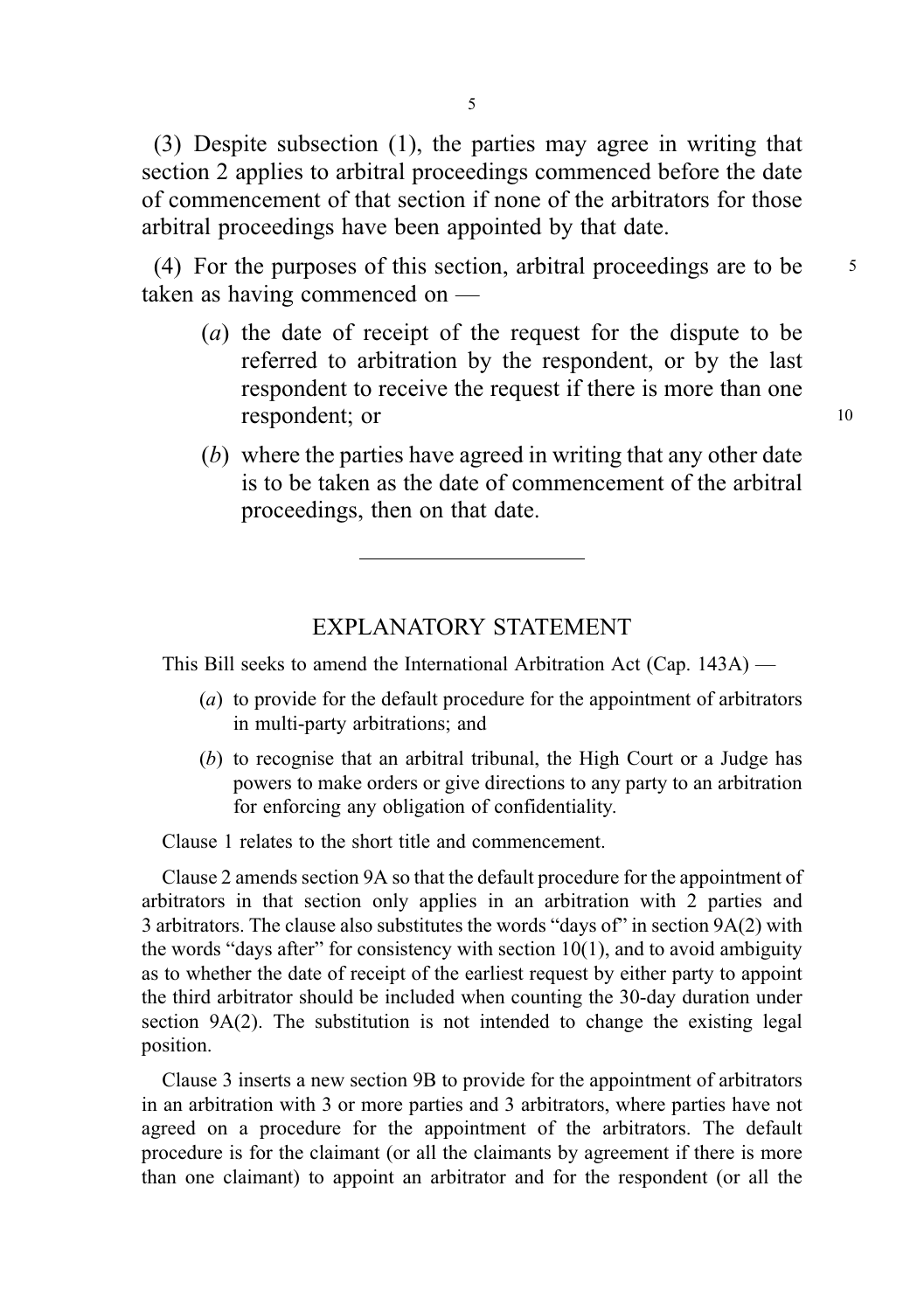respondents by agreement if there is more than one respondent) to also appoint an arbitrator. The 2 arbitrators appointed by the parties must by agreement appoint the third arbitrator, who is to be the presiding arbitrator.

The new section 9B also provides for the timelines within which each of the arbitrators must be appointed. The new section 9B(1) provides that in an arbitration with 3 or more parties and 3 arbitrators, the claimant or claimants must appoint an arbitrator on or before the date of sending of the request for the dispute to be referred to arbitration and inform the respondent or respondents of the appointment on the date when the request for the dispute to be referred to arbitration is sent to the respondent or respondents, while the respondent or respondents must appoint an arbitrator and inform the claimant or claimants of the appointment within 30 days after the date of receipt of the request for the dispute to be referred to arbitration by the respondent, or by the last respondent to receive the request if there is more than one respondent. Subsequently, the 2 arbitrators appointed by the parties must appoint an arbitrator within 60 days after the date of receipt of the request for the dispute to be referred to arbitration by the respondent, or by the last respondent to receive the request if there is more than one respondent.

In addition, the new section 9B sets out 2 alternative procedures for the appointment of arbitrators in an arbitration with 3 or more parties and 3 arbitrators, and the circumstances under which each of the alternative procedures is to apply.

The first alternative procedure, contained in the new section 9B(2), is for the appointing authority (upon the request of any party) to appoint all 3 arbitrators and designate any one of the arbitrators as the presiding arbitrator if either of the following occurs:

- (a) the claimant or claimants fail to appoint an arbitrator, or fail to inform the respondent or respondents of the appointment, by the date specified in the new section  $9B(1)(a)$ ;
- (b) the respondent or respondents fail to appoint an arbitrator, or fail to inform the claimant or claimants of the appointment, within the time specified in the new section  $9B(1)(b)$ .

In appointing all 3 arbitrators using the first alternative procedure, the appointing authority may, having regard to all relevant circumstances, revoke an appointment made under the new section  $9B(1)(a)$  or (b) or re-appoint an arbitrator appointed under either of those provisions.

The second alternative procedure, contained in the new section 9B(4), is for the appointing authority (upon the request of any party and having regard to all relevant circumstances) to appoint the third arbitrator if the 2 arbitrators appointed by the parties fail to agree on the appointment of the third arbitrator within the time specified in the new section  $9B(1)(c)$ . This third arbitrator is to be the presiding arbitrator.